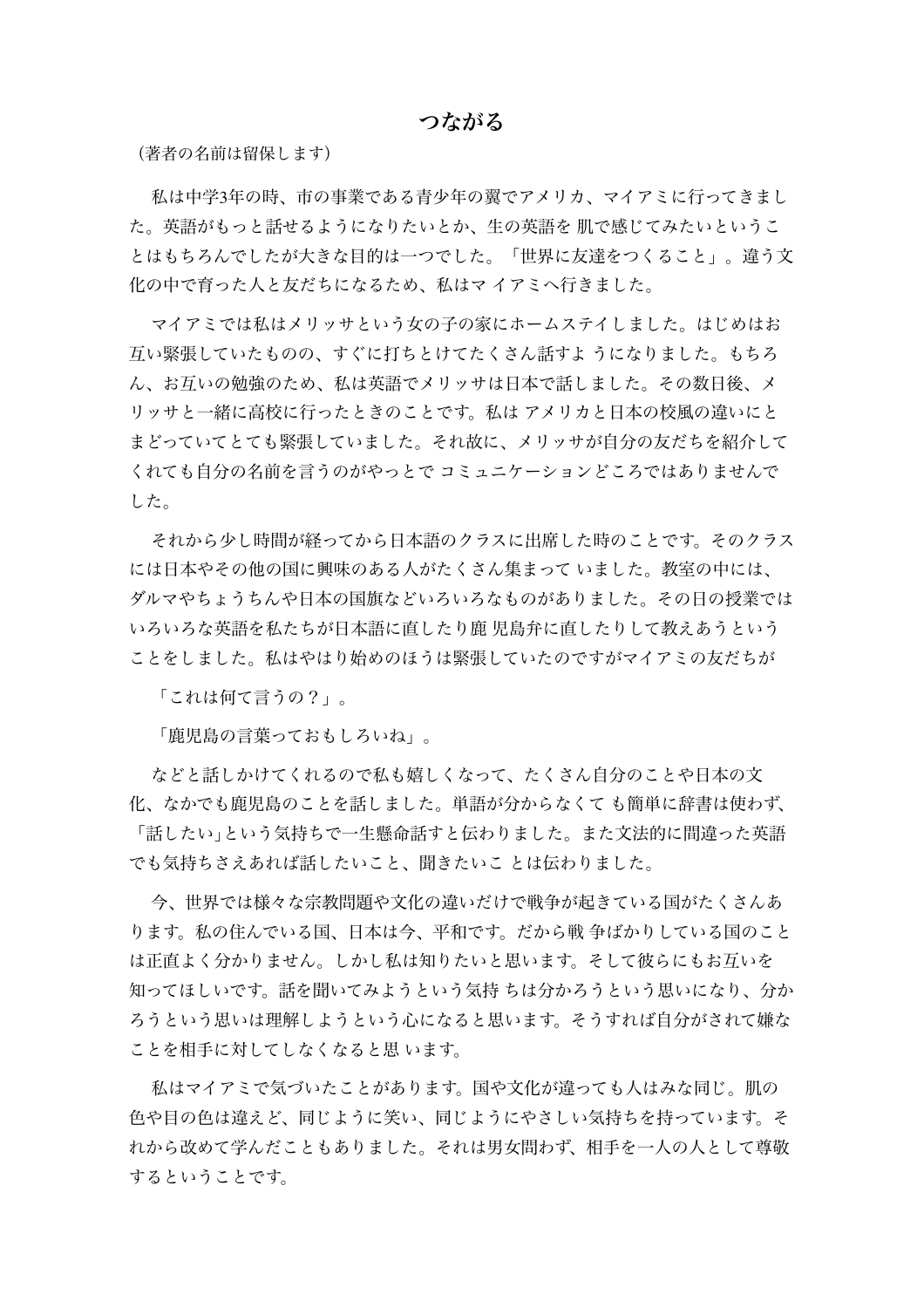世界における平和は、自分一人が自分の国さえ良ければという気持ちでは成り立ち ません。肌の色が違う、目の色が違う、宗教が違う、習慣が 違う・・・。世の中には「違 う」ことばかりです。しかし、それ故に世界が成り立っているのも事実です。この世界 の人が皆同じ言葉を話し、同じ宗教で、同じ 文化ならそれはそれで争いも起きないか もしれません。しかし、もしそんな世界なら人はお互いを学ぶことができません。一人 の人間として成長できません。世 の中は「違う」ことばかりです。しかし同時にそれは 自らの成長の糧になる相手との「違い」なのです。人と違うことは一つの違いだと思い ます。

だからどんな時も相手のことを知ろう、分かろう、理解しようという大きな心を持 ちたいと思います。その心で世界と接すれば、きっと平和の「輪」も広がっていくと思 います。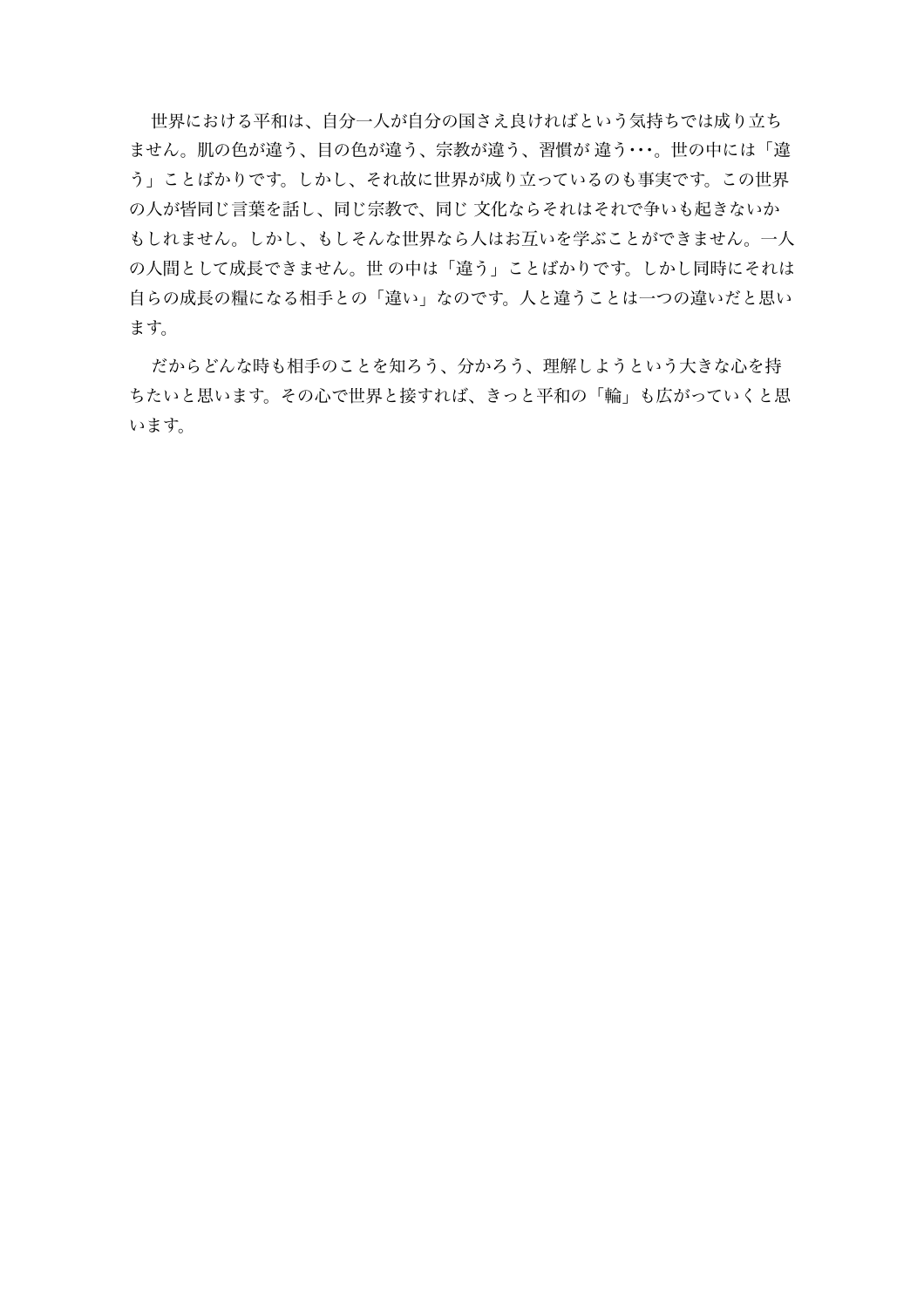## **To Connect**

(author's name withheld)

When I was in my third year of junior high school [age 14 for most students], I went to Miami, USA, through a municipal program called the Youth Wing. Of course, I wanted to improve my English and to see how native English is used in daily life, but I also had a larger aim: to make friends around the world. I went to Miami to meet friends who were brought up in another culture.

In Miami, I stayed at the home of a girl named Melissa. At first, we were nervous around each other, but soon we felt more relaxed and talked about all kinds of things. To help each other learn, I spoke English and Melissa spoke Japanese. A few days later, I went with Melissa to her high school. I was very confused by the different school customs in the United States, and felt very nervous. Because of this, when Melissa introduced me to her friends, I could barely even say my own name, let alone communicate with them.

A little while after that, I attended Melissa's Japanese class. A lot of the students in the class were interested in Japan and other countries. In the classroom, there was a *daruma* doll, a paper lantern, a Japanese flag, and various other things. For that day's class, we translated various English sentences into Japanese, and also into Kagoshima dialect. In the beginning, I was still nervous, but when the students started asking, "How do you say this?" and telling me, "Kagoshima dialect is interesting," I felt happy, and told them many things about myself and Japanese culture, and especially about Kagoshima. Even if I didn't know a certain word, I didn't look it up in the dictionary right away. With an attitude of "I want to speak," I tried my best, and I was able to communicate. Even if I made grammatical mistakes, as long as I had this attitude, I was able to say what I wanted to say and to ask what I wanted to ask.

These days, many countries are involved in wars merely because of religious issues and cultural differences. Japan, the country where I live, is presently at peace. Therefore, I honestly cannot understand the situations in countries that are always at war. However, I would like to know more about these countries. And, I hope that they will learn more about each other. I believe that our desire to listen to what others have to say turns into the desire to learn, and the desire to learn turns into the desire to understand and appreciate. Then, we will no longer do to others the things we do not want done to us.

I realized something in Miami. Even if we come from different countries and cultures, people are all the same. We may have different skin colors or eye colors, but we all laugh in the same way, and we all possess kindness. I was also reminded of something I had learned before. That is, regardless of whether someone is male or female, we should respect him or her as an individual.

World peace will not be realized if we are concerned only about ourselves and our own country. Our skin color is different, our eye color is different, our religion is